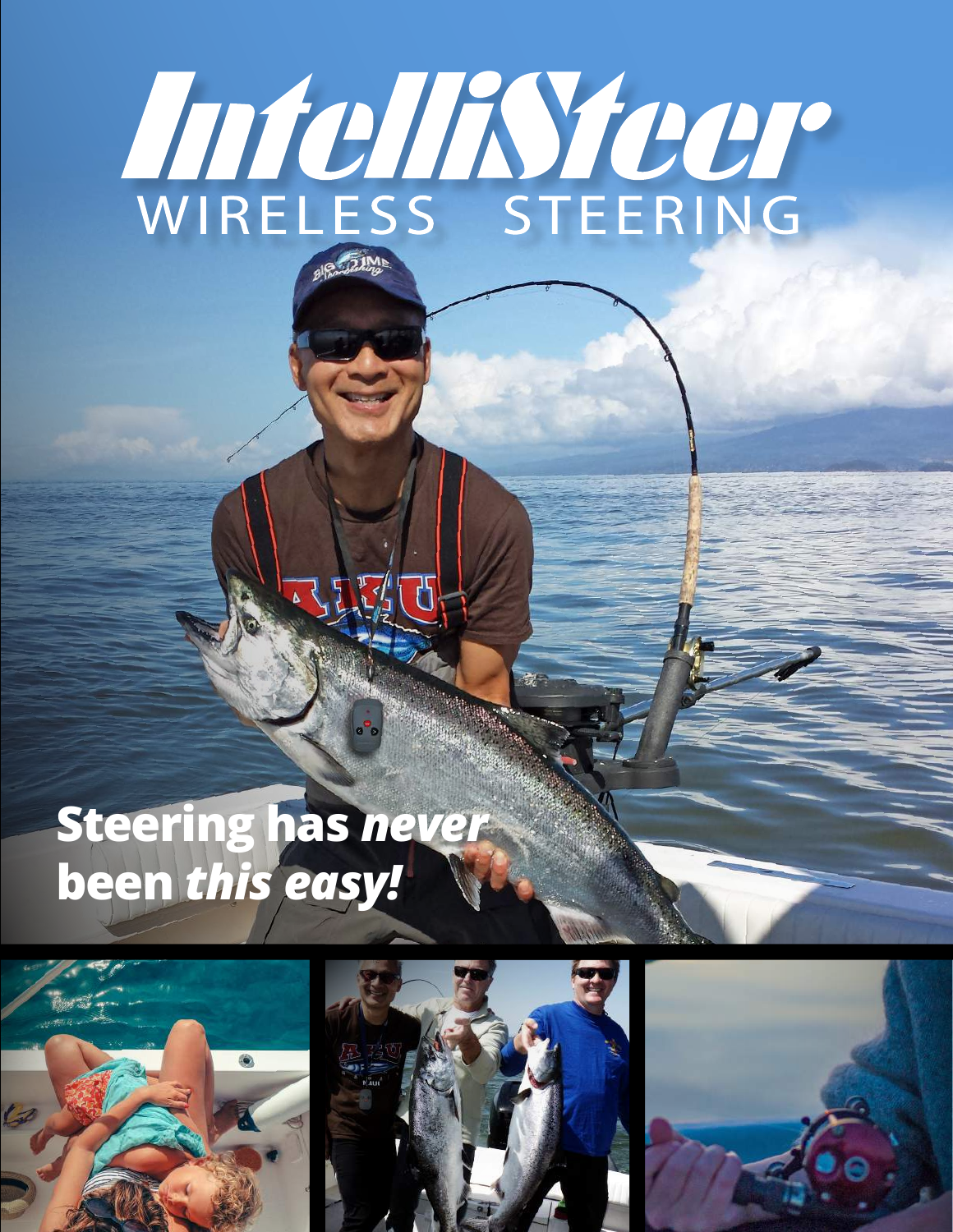#### **STEERING HAS** *NEVER* **BEEN THIS EASY!**

**What if you could steer your kicker motor without having to worry about the tiller arm or a bulky connection kit to your main engine?**

**What if you could fish or cruise without having to continuously adjust your course from your main helm? What if you could do all this wirelessly, with no cables to get in the way?**

**Intellisteer boat remote steering offers a full range of products that are easy to install, easy on the wallet and make fishing and boating a whole lot easier and more fun!**

#### **KEY FEATURES:**

- $\mathcal V$  Models for control of kicker motor
- $\mathcal V$  Models for both cable and hydraulic steering systems
- $\mathcal V$  Wireless control module plus handheld pendant steering in the palm of your hand
- $\mathcal V$  Steer, fish and cruise from anywhere on the boat
- ✔ **Easy DIY installation** no need for professional installer
- ✔ **2 Year limited warranty** purchase with confidence

### **SPECIFICATION & FEATURES:**

#### ➤ *Wireless Controller & Receiver*

- Meets **FCC standards**
- Additional Handheld and receiver can be paired in field
- Pendant and receiver auto-off in **30 minutes** if no usage
- **Over 1 Million control codes** provide enhanced security



#### ➤ *Handheld Pendan*t

- Water proof
- Supplied with 2xAAA batteries
- Includes lanyard

#### ➤ *Wireless Receiver & Motor Controller*

- Waterproof
- Motor drive capability up to **25A**
- Overload protection
- Reverse polarity protection
- **12V DC** nominal (**7-28V DC** operating range)
- Offers pass-through capability for Autopilot motor and clutch control circuits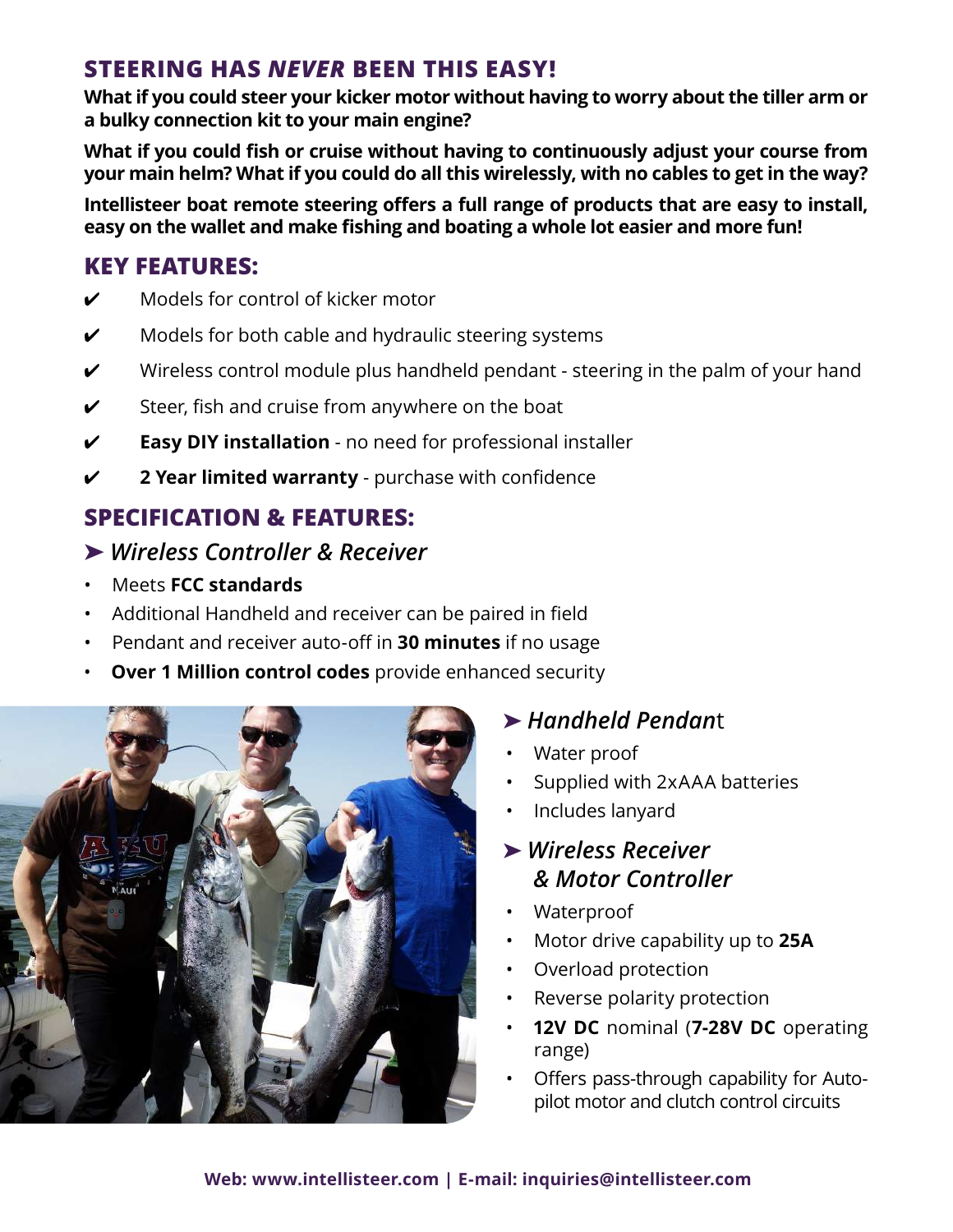#### ➤ **TYPE R – FOR CABLE STEERED BOATS WITH AUXILIARY OUTBOARDS**



- Drive connects to kicker
- Electronic clutch disengages for manual steering
- Rotary drive system
- Safety override technology
- Current **1.25A typical, 5A peak**
- **6 ft** steering cable for connecting drive unit included
- Requires outboard link arm assembly



#### ➤ **TYPE S/T – FOR CABLE STEERED BOATS WITH A DASH MOUNTED WHEEL**

- Replaces existing helm
- Electronic clutch disengages for manual steering
- Rotary drive system
- Fits behind dash
- Type S for straight shaft helms, Type T for helms with tilt function
- Safety override technology
- Current **1.25A Typical, 5A Peak**



#### ➤ **TYPE H – FOR BOATS WITH HYDRAULIC STEERING**

- Connects to any hydraulic steering system
- Rugged Octopus hydraulic pump
- Adds pushbutton steering to your hydraulic steering
- Current **3-6A Typical, 15A Peak**
- Includes all hoses and fittings



#### ➤ **TYPE A - FOR BOATS WITH AN EXISTING AUTOPILOT**



- No need for additional drive units. The Intellisteer Wireless Controller is designed to be wired between a Course Computer and Autopilot Drive
- When the Intellisteer Wireless Controller is activated it will disconnect the autopilot and provide wireless jog steering control from anywhere on the boat
- When the Intellisteer Wireless Controller is turned off, the Autopilot will function as before

#### **Web: www.intellisteer.com | E-mail: inquiries@intellisteer.com**